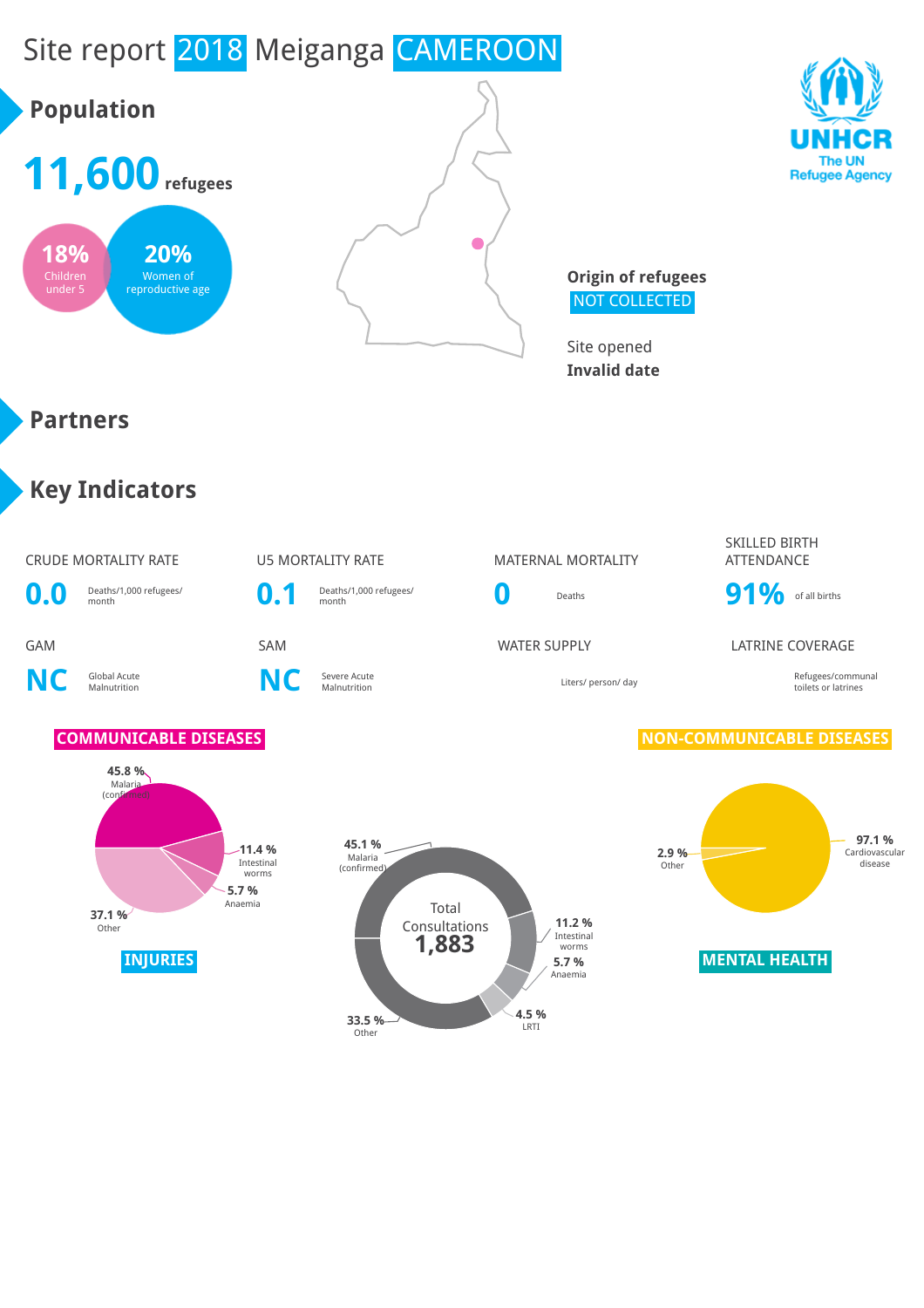#### **Public Health**

| <b>HEALTH STAFFING</b>                                      | <b>INDICATOR</b> | <b>STANDARD</b> |               | <b>MORBIDITY</b>                                 | <b>INDICATOR</b> | <b>STANDARD</b> |   |
|-------------------------------------------------------------|------------------|-----------------|---------------|--------------------------------------------------|------------------|-----------------|---|
| Number of medical doctors                                   |                  | 1: 50,000       | $\bullet$     | Incidence of malaria among children under        | 12               |                 |   |
| Number of qualified nurses                                  |                  | $1:$ < 10,000   | $\bullet$     | Incidence of watery diarrhoea among              |                  |                 |   |
| Number of community health workers                          |                  | 1:1,000         | $\bullet$     | children under 5                                 |                  |                 |   |
| <b>ACCESS AND UTILIZATION</b>                               | <b>INDICATOR</b> | <b>STANDARD</b> |               | Incidence of pneumonia among children<br>under 5 |                  |                 |   |
| Consultations per trained clinician per day                 | 8                | < 50            | ◎             | Incidence of pneumonia among over 5              |                  |                 |   |
| Health utilisation rate (new visits / refugee /             | 0.2              | $1 - 4$         | ೞ             | Tuberculosis success rate                        |                  | < 90%           |   |
| year)<br>Proportion of host population consultations        | 65%              |                 |               | Were any MDR/X-TB cases diagnosed among<br>PoCs? |                  | <b>No</b>       |   |
| <b>MORTALITY</b>                                            | <b>INDICATOR</b> | <b>STANDARD</b> |               | <b>VACCINATION</b>                               | <b>INDICATOR</b> | <b>STANDARD</b> |   |
| <b>Crude Mortality Rate</b><br>(CMR) (/1000/month)          | 0.0              | < 0.75          | Ø             | Full vaccination coverage                        | 1%               | < 95%           | € |
| Under-five Mortality Rate<br>(U5MR) (/1000/month)           | 0.1              | $< 1.5$         | Ø             | Measles vaccination coverage                     | 7%               | < 95%           | Ø |
| <b>Infant Mortality Rate</b><br>(IMR) (/1000 livebirths)    | 23.3             | $30$            | Ø             | Source of vaccination data                       |                  |                 |   |
| <b>Neonatal Mortality Rate</b><br>(NNMR) (/1000 livebirths) | 0                | < 20            | Ø             | IN-PATIENT DEPARTMENT (IPD)                      | <b>INDICATOR</b> | <b>STANDARD</b> |   |
| <b>OUTBREAK ALERT AND RESPONSE</b>                          | <b>INDICATOR</b> | <b>STANDARD</b> |               | Average length of stay (days)                    | 11.5             |                 |   |
| Proportion of outbreaks investigated within 48<br>hours     | 100%             | 100%            | $\bm{\sigma}$ | Case fatality rate                               | 0.0              |                 |   |
| Number of outbreaks reported                                | 12               |                 |               | Hospitalisation rate                             | 18.9             | $50 - 150$      | ೞ |

#### **Reproductive Health**

| <b>ANTENATAL CARE</b>                                                                     | <b>INDICATOR</b> | <b>STANDARD</b> |   | <b>FAMILY PLANNING</b>                                                      | <b>INDICATOR</b> | <b>STANDARD</b> |   |
|-------------------------------------------------------------------------------------------|------------------|-----------------|---|-----------------------------------------------------------------------------|------------------|-----------------|---|
| Antenatal care coverage                                                                   | 30%              | > 90%           | ⋒ | Contraceptive prevalence rate                                               | 0%               | $\geq 30\%$     | ⊠ |
| Coverage of antenatal tetanus vaccination                                                 | 30%              | >95%            |   | Source of contraceptive prevalence data                                     |                  |                 |   |
| <b>DELIVERY CARE</b>                                                                      | <b>INDICATOR</b> | <b>STANDARD</b> |   | SEXUAL AND GENDER-BASED VIOLENCE (SGBV)                                     | <b>INDICATOR</b> | <b>STANDARD</b> |   |
| Proportion of births attended by skilled<br>personnel                                     | 91%              | $\geq 90\%$     | Ø | Total number of reported rapes                                              | $\mathbf{0}$     |                 |   |
| Proportion of births conducted by caesarean<br>section                                    | 2%               | $5 - 15%$       | ظ | Proportion of eligible rape survivors provided<br>with PEP within 72 hours  |                  | 100%            |   |
| Proportion of newborn infants with low birth<br>weight (<2500 gs) (weighed within 72 hrs) | 5%               | < 15%           |   | Proportion of eligible rape survivors provided<br>with ECP within 120 hours |                  | 100%            |   |
| Proportion of teenage pregnancies                                                         | 14%              |                 |   | SEXUALLY TRANSMITTED INFECTIONS (STIS)                                      | <b>INDICATOR</b> | <b>STANDARD</b> |   |
| Still birth rate (/ 1000 total births / month)                                            |                  |                 |   | Number of genital ulcer diseases                                            | $\Omega$         |                 |   |
| Number of maternal deaths                                                                 | 0                |                 |   | Number of Pelvic Inflammatory diseases                                      |                  |                 |   |
| Proportion of maternal deaths investigated<br>within 48 hours                             | 100%             | 100%            |   |                                                                             |                  |                 |   |